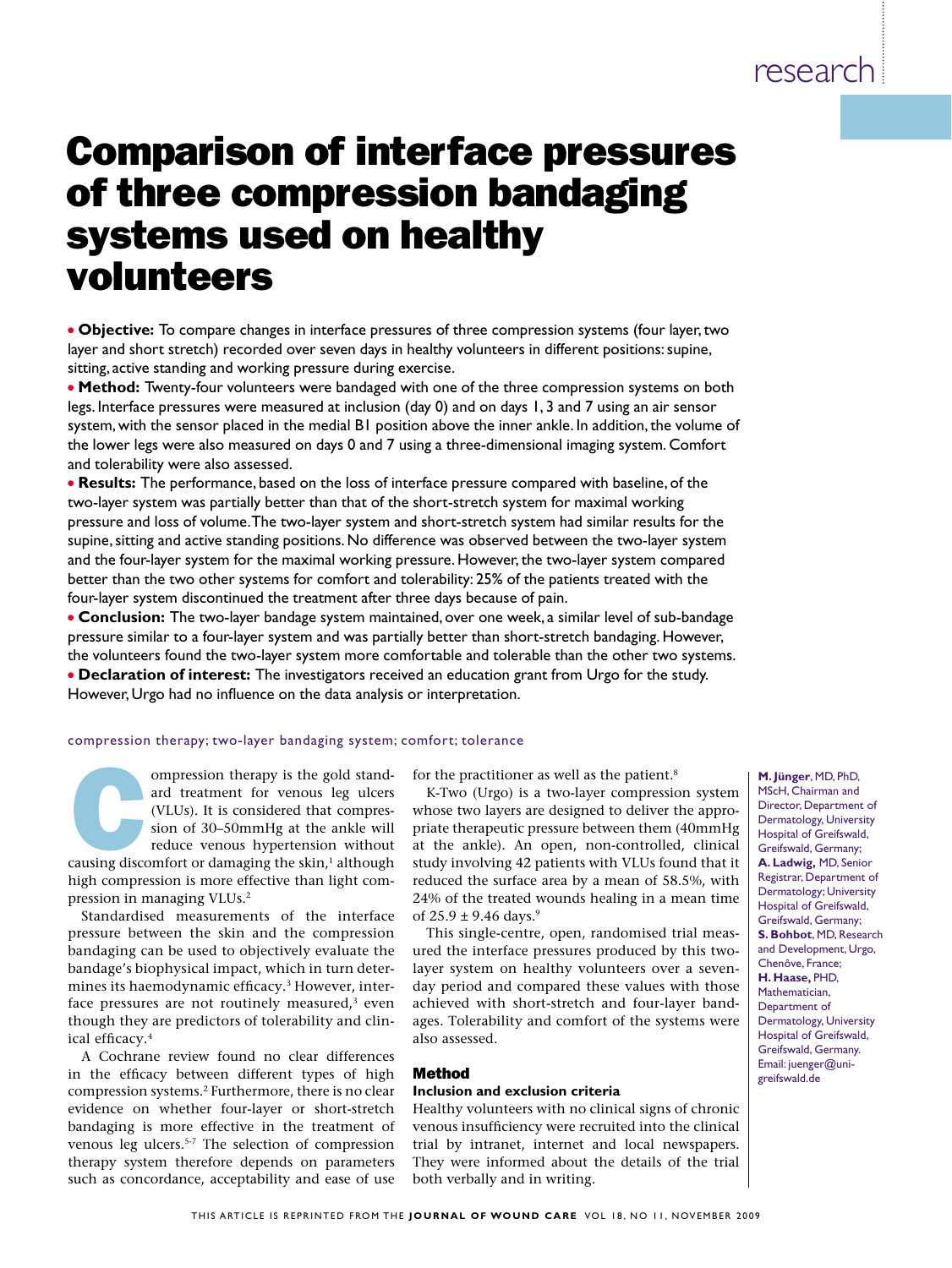Inclusion criteria were:

• Age between 18 and 60 years

 $\bullet$  Healthy, intact skin with no signs of any dermatological conditions, such as eczema or psoriasis, as assessed by the investigating physician**.**

Exclusion criteria were:

• Peripheral arterial occlusive disease, assessed by anamnesis and palpable pulses of the ankle and foot

- Diabetes mellitus
- Cardiac insufficiency

<sup>l</sup> History, as recalled by the patient, of disease of the coronary arteries, such as myocardial infarction

• Cerebrovascular disease, such as transient ischaemic attack

• Liver or renal disease

• Use of diuretics, antihypertensives or drugs that influence the capillary filtration

<sup>l</sup> Comorbidities that could affect compression therapy, particularly diseases that cause oedema.

### **Ethics committee approval**

The medical ethics committee approved the study, which was carried out in accordance with the Declaration of Helsinki and the applicable paragraphs of the Medical Devices Act MPG § 20-23.

Written informed consent was obtained from all of the volunteers before inclusion into the trial.

## **Study protocol**

- The three test treatments tested were:
- $\bullet$  The two-layer compression system (KTwo)
- <sup>l</sup> Four-layer bandaging (Profore, Smith & Nephew)
- Short-stretch bandaging (Actico, Activa Healthcare). The systems were randomly allocated to the



**Fig 1. A three-dimensional image was created using 10 images** 

patients using the closed envelop method. Our statistician calculated that each compression system needed to be applied to 12 legs to produce meaningful results. The investigating physician (MJ) then applied the compression bandaging onto the volunteer in accordance with the manufacturer's instructions. The physician was familiar with all of the bandaging systems used in this study. Thirty-six of the possible total of 48 legs were used in this trial. In addition, each bandage type was tested on the right and left leg an equal number of times.

To minimise the risk of bias resulting from the application of incorrect compression at baseline, an 'etalonnage' was applied to all three systems tested. This means that ellipses were printed onto the bandages, which form circles when stretched correctly. The bandages were applied at baseline (day 0) and removed on day 7.

The volunteers were told not to shower during the test period or participate in excessive sports, as these variables could confound the results. Otherwise, they were told to continue with their usual activities.

## **Measurement of interface pressure**

Interface pressure between the compression bandage and the skin was measured at the B1 level (proximal to the inner ankle) immediately after bandage application on day 0 and then on days 1, 3 and 7.

To achieve this, Elcat air-filled cushion sensors were applied at the medial B1 and left in place for the trial period. To measure the interface pressure, the sensors were connected to a multipurpose recorder (VQ 2000, Elcat), which converted the data from analog to digital for evaluation by computer software (National Instruments, Ireland). The sensors were disconnected from the recorder immediately afterwards.

Measurements were performed with the volunteers in the following positions:

- $\bullet$  Supine
- $\bullet$  Sitting
- Active standing (eg, standing absolutely straight).

In addition, the maximal working pressure was measured. This was recorded by asking the volunteers to undertake ankle dorsal extension and plantar flexion 10 times over 15 seconds. Their 10 peak values were recorded and the mean value was defined as the maximal working pressure.

### **Volume of the lower limb**

This was determined using Image 3D (Bauerfeind Phlebologie, Zeulenroda). The volunteer was given a coloured stocking to wear for the measurement (Fig 1). Ten photographs were then taken of 10 different aspects of the limb. A three-dimensional image of the leg was then constructed using these 10 digital images. The volume from the B-level (ankle) to the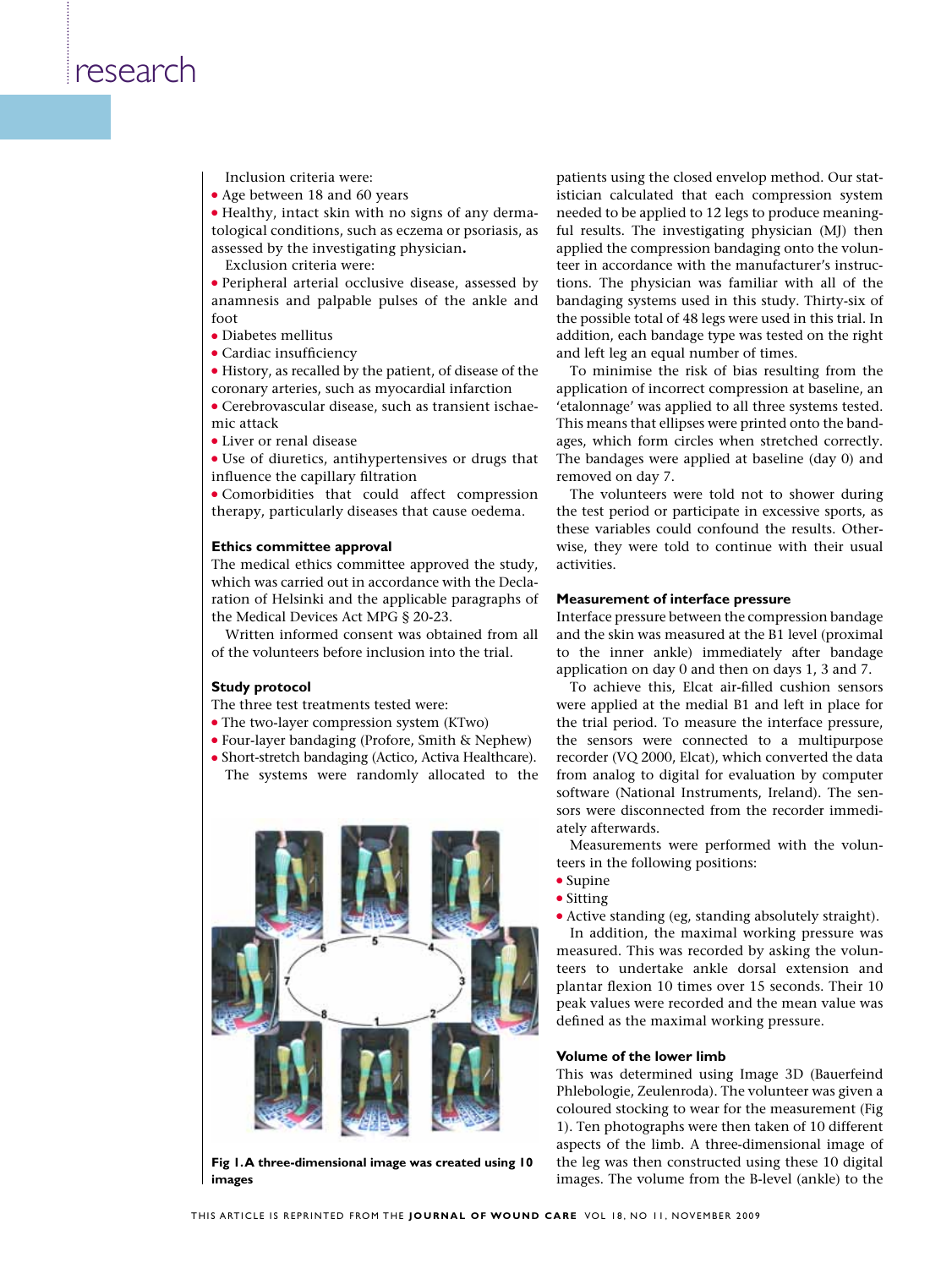**Table 1. Parameters used to score comfort and tolerability**

|  | <b>Answer</b> |              |    | None Slight Moderate Severe |    |
|--|---------------|--------------|----|-----------------------------|----|
|  | Score         | $\mathbf{u}$ |    |                             |    |
|  | No. of cases  | $a_{\alpha}$ | a, | a,                          | a, |

**Table 2. Median baseline interface pressure values (mmHg)**

| <b>Position</b>          | Two layer | <b>Short stretch</b> | <b>Four layer</b> |
|--------------------------|-----------|----------------------|-------------------|
| Supine                   | 47.81     | 48.47                | 51.54             |
| Sitting                  | 49.44     | 47.97                | 54.02             |
| Active standing          | 55.81     | 64.72                | 62.08             |
| Maximal working pressure | 61.62     | 71.46                | 78.97             |

D-level (knee joint) was then calculated, based on these images. The volume was calculated immediately before bandage application on day 0 and after the bandages were removed on day 7.

#### **Comfort and tolerability**

These were assessed using a questionnaire on day 0 immediately after bandage application and on days 1, 3 and 7. The questionnaire enquired about:

• Tolerance, based on tightness, pain, burning, sweating, itching, tickling and sensation of heat

• Comfort, which was assessed using the following parameters: dermal desiccation, immobility of ankle joint, slippage and/or loosening of the bandage, and concordance when sleeping, sitting and walking.

These assessments were based on the frequency and severity (none, slight, moderate, severe) of these events. Each parameter was scored as outlined in Table 1. A total was then determined using the following equation:

 $s = a_1 + 2a_2 + 3a_3/a_0 + a_1 + a_2 + a_3.$ 

## **Outcome measures**

• The primary outcome measure was the loss of interface pressure after one, three and seven days of wearing each compression bandaging system.

• The secondary outcome measure was the reduction in volume of the lower limb.

### **Statistical analysis**

The primary hypothesis was that the relative loss of interface pressure after days 1, 3 and 7 would be smaller for the two-layer system than for the fourlayer one.

A one-way analysis of variance (ANOVA) was used for interval data, such as interface pressure (for days 0, 1, 3 and 7) and volume of the lower leg. Additionally, the Dunnett post-hoc test was applied when the Levene test did not reject the hypothesis of homogenic variances.

Mean and standard deviations of all observations were calculated for all time points and measurements. Line plots were used to visualise the time changes of interval data and represent data of undesired events (the comfort/tolerability parameters assessed, as described above).

For the maximal working pressure and the volume of the lower leg, 95% confidence intervals were calculated for all time points (95% of all values lie within the plotted range and the midpoint is the mean).

## Results

Twenty-four patients were included in the trial, seven males and 17 females, with a mean age of 27.58 years  $\pm$  6.9.

Three patients discontinued the four-layer bandaging on day 3 because of pain.

### **Interface pressures**

Baseline interface pressures and maximal working pressure values are given in Table 2. Baseline maximal working pressures were higher for the shortstretch and four-layer bandages than for the twolayer bandage.

Interface pressures values for each bandage system reported on days 1, 3 and 7 show that:

 $\bullet$  The loss of maximal working pressure was significantly lower for two-layer and four-layer systems compared with the short-stretch bandage on day 3  $(p=0.017)$  but not on day 7 (Fig 2)

• There was no significant difference at any time point between the relative decrease (loss) of maximal working pressure for the two-layer and fourlayer systems

• There was no significant difference at any time between the two-layer and the short-stretch systems in the relative decrease in interface pressure values for the supine, sitting and active standing positions

• The relative loss of interface pressure was smaller for the four-layer bandage when compared with the two-layer and short-stretch systems on day 7 for the active standing and sitting positions, but not for the supine position.

Throughout the trial period, the maximal working pressures reported for the two-layer and fourlayer bandages exceeded the therapeutic value of 40mmHg.

### **Tolerability**

Values reported on days 1, 3 and 7 are given in Fig 3. • There was no difference between two-layer and short-stretch bandaging for the following parameters: tightness, pain, burning, sweating and itching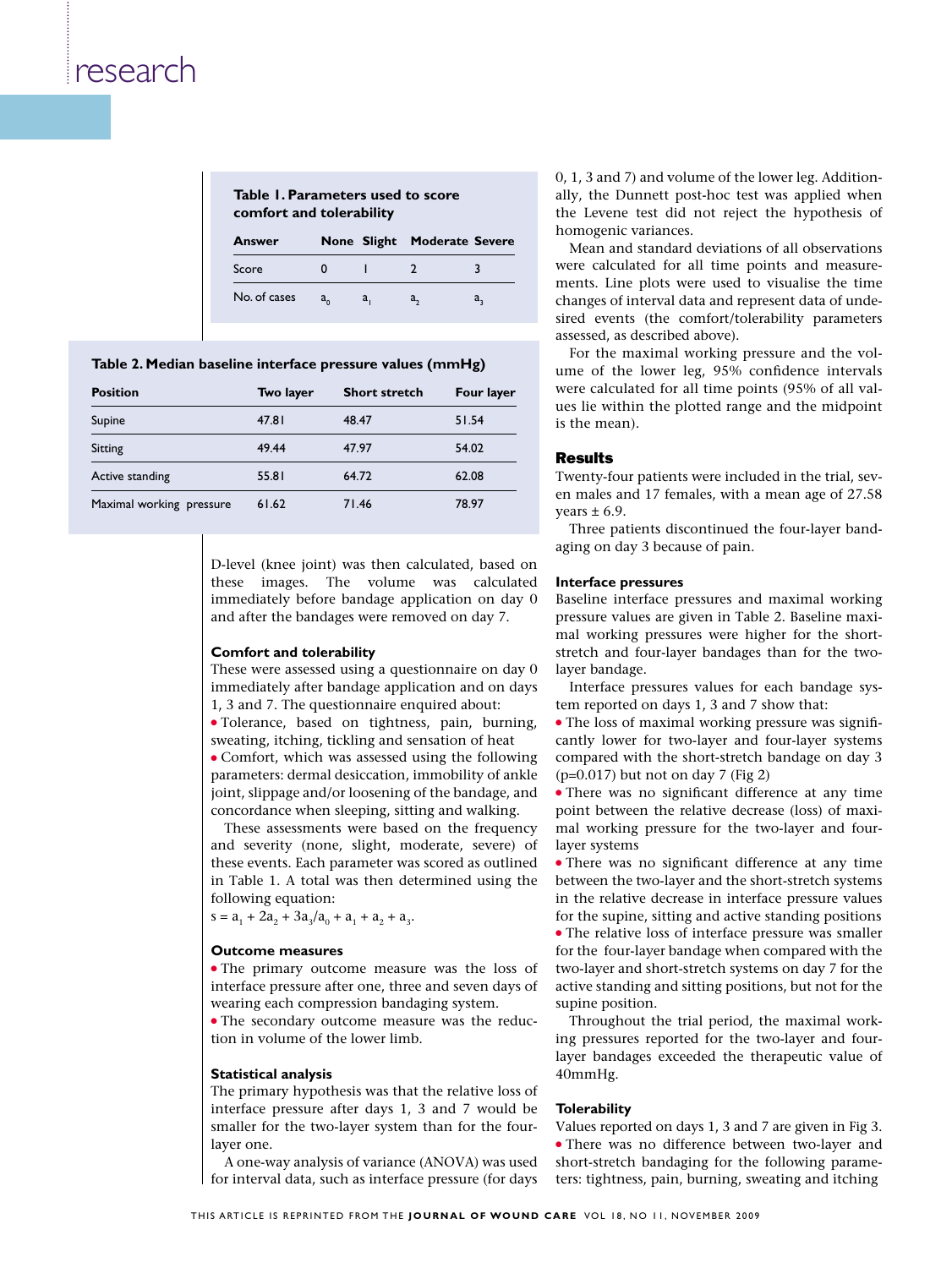s

• Two-layer bandaging had significantly lower scores than short-stretch bandaging (p<0.0001) for the sensation of heat

• There was no difference between two-layer and fourlayer bandaging in terms of burning and tickling

• Two-layer bandaging had significantly lower scores than four-layer bandage for the following parameters: tightness (p=0.0003), pain (p<0.0001), sweating ( $p=0.0005$ ), itching ( $p=0.01$ ) and sensation of heat (p<0.0001).

As noted above, three patients stopped using the four-layer bandaging because of pain.

## **Comfort**

• The was no difference between two-layer and short-stretch bandaging for the following parameters: dermal desiccation and concordance when sleeping, sitting and walking

<sup>l</sup> Two-layer bandaging had significantly lower scores than short stretch for the following parameters: immobility of ankle joint (p=0.001), slippage  $(p=0.003)$  and loosening of bandage  $(p<0.0001)$ 

• There was no difference between two-layer and the four-layer bandaging in terms of desiccation

<sup>l</sup> Two-layer bandaging had significantly lower scores than four-layer bandaging for the following parameters: immobility of ankle joint (p<0.0001), slippage (p=0.003), loosening of bandage (p=0.0003), concordance when sleeping (p<0.0001), sitting  $(p=0.0001)$  and walking  $(p<0.0001)$  (Fig 4).

#### **Volume reduction of the lower limbs**

All of the compression systems achieved a significant reduction in the volume of the lower leg on day 7. The match pair design t-test for all groups gave at least  $p \le 0.024$  for all types of bandages.

However, two-layer bandaging resulted in a larger loss of volume than the short-stretch bandaging (t-test. p=0.0485), and no difference was observed between two-layer and four layer bandaging.

## Discussion

The interface pressure achieved by a compression system is not only operator dependent but may also vary between applications by the same operator, depending on the method of application (stretch, extension).4 Furthermore, inexperienced or poorly trained clinicians have been found to apply inappropriate levels of compression.10 This results in impaired quality of life, poor concordance and thus delayed healing.<sup>11</sup> The etalonnage was therefore used to ensure that the bandages were applied correctly in this trial. All assessments and measurements were performed by the same experienced operator at the B1 level, which is the reference location for such *in vivo* measurements.3

An earlier comparative evaluation in which 32

100 Two layer Short stretch Relative maximum working pressure (%) **Relative maximum working pressure (%)** 95 Four layer 90 85 80 75 70 65 60 **Day 3 Day 7**

## **Fig 2. Relative maximal working pressure on days 3 and 7, compared with baseline**

The y axis indicates the percentage reduction against baseline

**Fig 3. Tolerability of the tested bandages**



trained nurses applied the same three bandaging systems to healthy volunteers found that:

• Pressures between 30mmHg and 50mmHg were achieved with the two-layer system in 85% of cases <sup>l</sup> Pressures between 30mmHg and 50mmHg were achieved with the four-layer system in 69% of cases. However, 25% of the nurses achieved >50mmHg, compared with 9% for the two-layer system.

• Seventy-five per cent of the short-stretch bandag-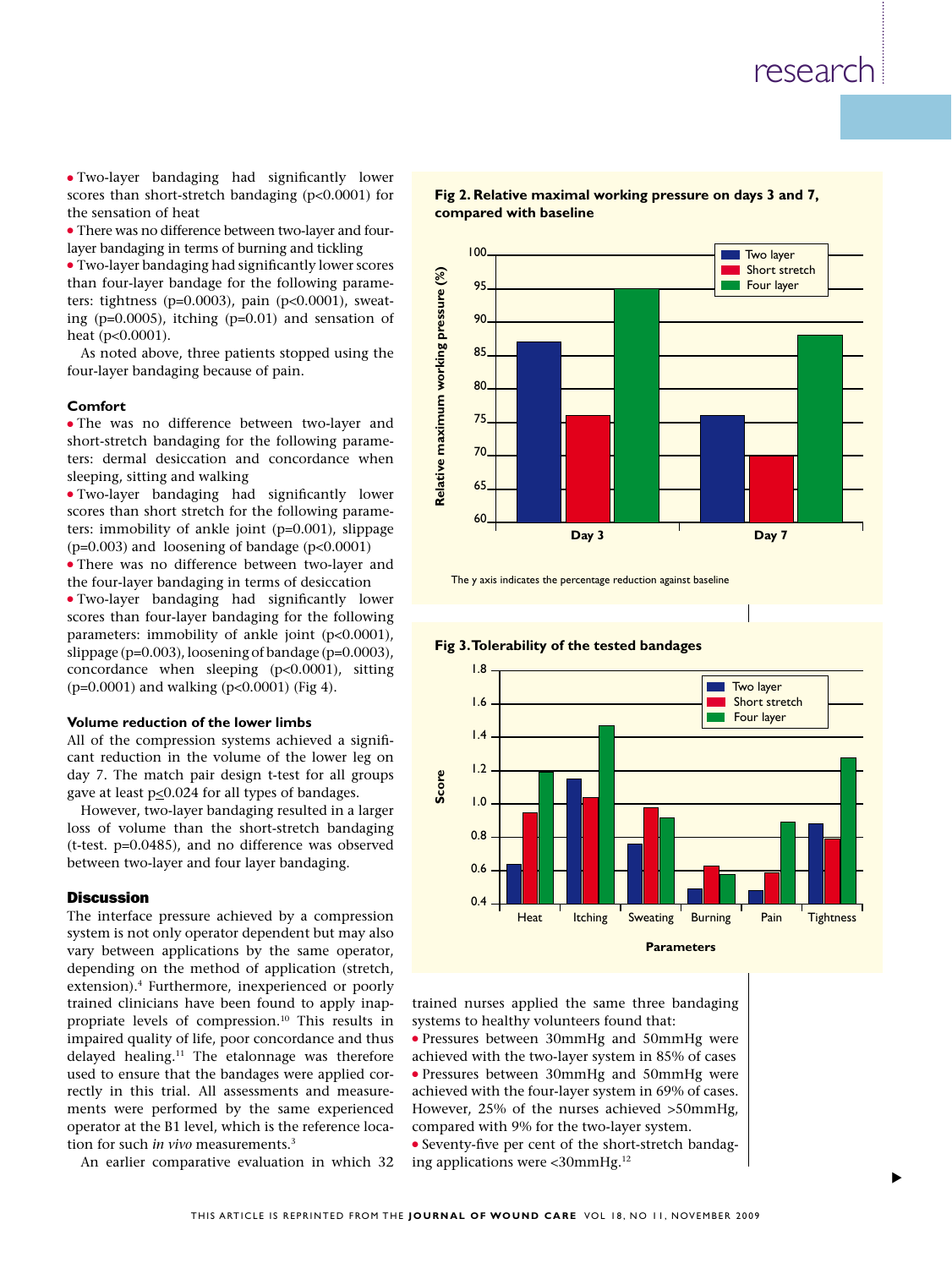**Score** 1.8 1.6 1.4 1.2 1.0 0.8 0.6 0.4 **Parameters Two layer** Short stretch **Four layer** Dermal desication of ande joint Loosening of bandages Sleeping concordance Walking concordance Sitting concordance

**Fig 4. Comfort of the tested compression systems**

However, unlike the present study, the etalonnage was not printed on the short-stretch and four-layer bandages.

Our study found no statistically significant difference between the two-layer and four-layer systems with respect to the maximal working pressure. The two-layer bandaging had a smaller maximal working pressure at baseline compared with four-layer bandaging, but this did not affect the subsequent interface pressures achieved for the two-layer system, which were all above the therapeutic level of 40mmHg.

Similar interface pressures were achieved with the two-layer and short-stretch systems in the supine and sitting positions at baseline. However, higher baseline values were reported for the short-stretch system in the active standing position and maximal working pressure.

While the two-layer system achieved a significantly smaller reduction in maximal working pressure than did the short-stretch system on day 3, there was no such difference between them on day 7.

Non-stretch and short-stretch materials with minimum extensibility can achieve a resting pressure of 30–60mmHg,13 but this decreases over the first 24 hours with movement and/or as oedema reduces. The working pressure tends to decrease less, resulting in a bandage that provides tolerable resting pressures and higher working pressures.<sup>14,15</sup>

A previous comparative study found that another four-layer compression system retained a constant interface pressure for one week, while an adhesive plaster bandages lost 50% of its initial interface pressure after only four hours.<sup>16</sup>

When some short-stretch bandages were tested, there was a statistically significant drop in pressure after only 30 minutes.17 Indeed, the main drawback of short-stretch bandages is a rapid loss of interface pressure after only a few hours of wear, even though they can correct deep venous reflux more effectively than long- stretch bandages<sup>18</sup> and produce high working pressures<sup>19,20</sup> and low resting pressures.<sup>21</sup> This rapid drop of interface pressure may be due to a reduction in oedematous swelling and a tendency to loosen and slip during wear.<sup>22</sup> This could explain why short-stretch bandages require more bandage changes than four-layer systems when used on venous leg ulcers.<sup>15,20,23</sup>

Less slippage may result in longer and more effective compression therapy. However, a crossover study that compared two-layer with four-layer bandaging found that, even though the two-layer bandage had significantly less slippage than the four-layer comparator, there was no difference in healing outcomes between them.<sup>24</sup>

In the present trial, despite the absence of oedema in these healthy volunteers, each of the three tested bandage systems induced a reduction in limb volume. However, this was more marked for the two-layer system as the mean volume was significantly higher at calf than for the short-stretch system; p=0.048).

The ability of the two-layer bandage to manage leg oedema has been reported in a clinical evaluation of leg ulcer patients: only 12% of the recruited patients were still presenting with leg oedema after the six weeks of treatment.<sup>9</sup> Although these results suggest that this two-layer system is suitable for the management of leg oedema, further clinical studies are needed to confirm these findings, specifically in lymphovenous disease and lymphoedema.

The two-layer system performed better than the short-stretch in terms of patient acceptability/tolerability. Other short-stretch systems have shown a high level of adverse events in clinical trials on patients with VLUs.<sup>25,26</sup>

A clinical study involving 42 patients with VLUs reported only two adverse events following the use of KTwo. Furthermore, all of the patients continued using the system during the six-week followup period.<sup>9</sup>

In contrast, in the present study 25% (3/12) of the treated legs discontinued the four-layer system because of poor acceptability and tolerance.

This may because of the high interface pressures reported in all positions, particularly the static ones, which induced complaints from the healthy volunteers.

Similar findings have been reported in other trials of four-layer systems on VLU patients.7,11,25,27,28 Widely recognised for their clinical efficiency, such